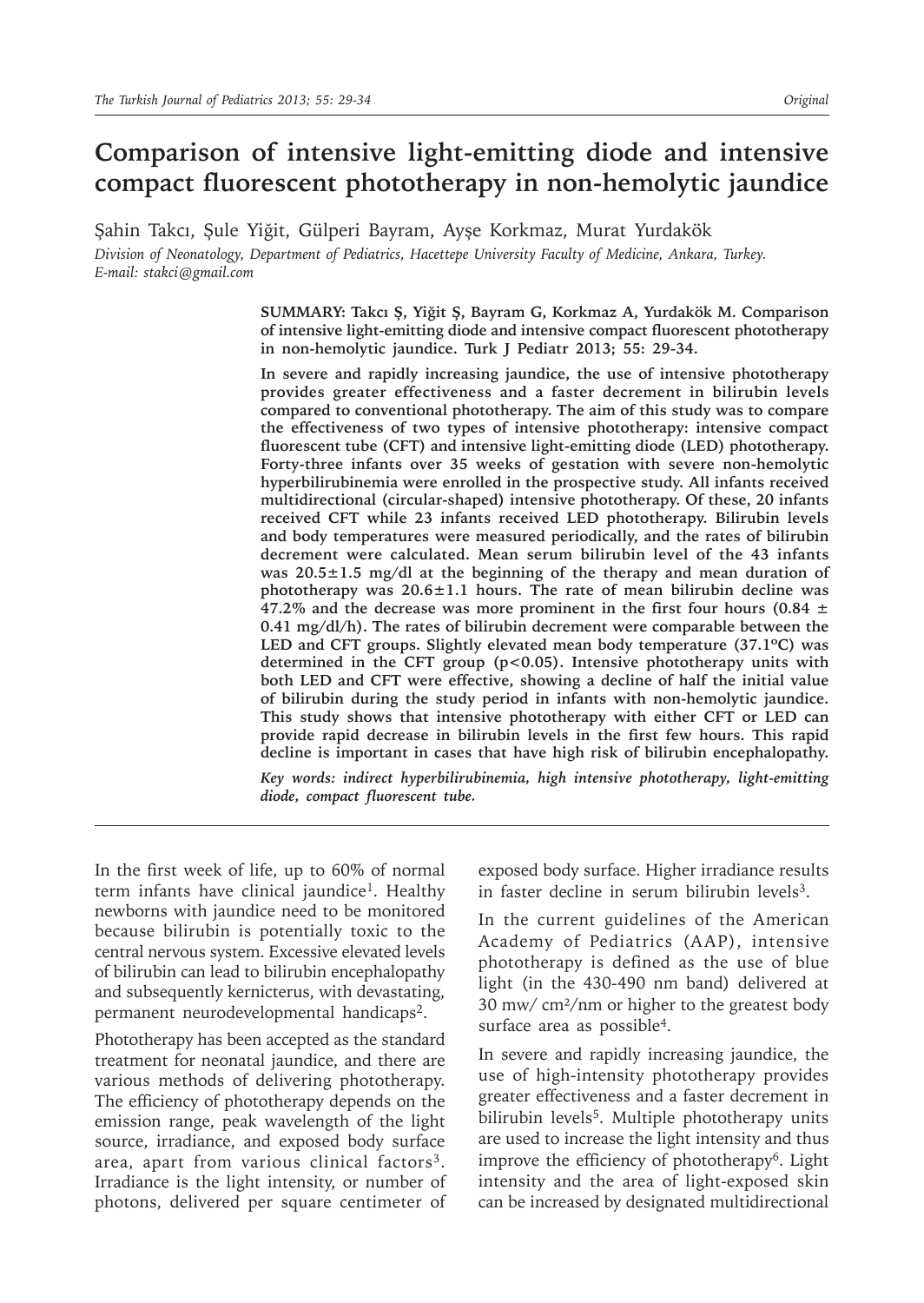phototherapy devices, and thus, the increase in light-exposed surface area results in greater reduction in serum bilirubin levels<sup>3</sup>.

The most commonly used light sources are fluorescent tubes, halogen bulbs and fiberoptic blankets. In addition to these sources, highintensity gallium nitride light-emitting diodes (LEDs), which have significantly higher light irradiance levels when compared to current sources, have been developed7.

There are a considerable number of reports comparing conventional and LED phototherapy; however, comparison of these units in higher irradiances is limited8,9. Therefore, we aimed to compare the effectiveness of intensive compact fluorescent tube (CFT) and intensive LED phototherapy using multidirectional phototherapy units.

#### **Material and Methods**

This study was carried out prospectively over 17 months (June 2010-December 2011) at Hacettepe University İhsan Doğramacı Children's Hospital, in the Neonatal Intensive Care Unit (NICU). The study was approved by our institution's ethics committee, and informed consent was obtained from all families before the infants were included in the study. Infants born after 35 weeks of gestation who developed significant hyperbilirubinemia requiring phototherapy were enrolled in the study. The decision to start phototherapy was made according to AAP guidelines<sup>6</sup>. The infants were not included in the study if they had any of the following: hemolysis (positive direct Coombs test), rhesus hemolytic disease, culture- positive or clinical sepsis, exchange transfusion, glucose-6-phosphate deficiency, pyruvate kinase deficiency, or severe dehydration.

## **Intervention**

All enrolled infants were randomly placed on circumferential CFTs and circumferential LEDs phototherapy. All infants were exposed to light completely unclothed; their eyes and diaper regions were protected. The demographic and clinical variables were recorded, including birth weight, gender, gestational age, and duration of phototherapy. The gestational age was calculated according to the mother's last

menstrual period and dating ultrasonography. Bilirubin levels were measured and recorded at the fourth and eighth hours of the phototherapy and at the end of the treatment. The period that the infant could not receive phototherapy for various reasons (feeding, physical examination, blood sampling, etc.) was noted by the staff, and absolute phototherapy duration and rate of bilirubin decline were calculated for each sampling interval. Serum bilirubin levels were re-evaluated 24 hours after cessation of phototherapy. Body temperature of the babies was monitored during phototherapy. Body temperature was checked every hour with digital axillary thermometer (Filac 3000 EZ, Mansfield, MA). Hydration status of the infants was assessed with weight changes and physical examination. Skin rashes were also noted. Hearing screening was performed with otoacoustic emission and brainstem evoked response audiometry (BAER) at discharge.

## **Phototherapy**

Circumferential phototherapy devices were produced by Novos Medical, Inc. (Ankara, Turkey); one was equipped with CFT and the other with LED. CFT units consisted of 16 circumferentially located special blue compact fluorescent bulbs (18 W, OSRAM special blue lamp). LED phototherapy units had multiple LED bulbs with 450 nm peak emission. The peak emission wavelengths of CFT units were in the range of 420-500 nm. CFT units delivered a spectral irradiance of 40-60 (max-min) mW/ cm2/nm, while LED units delivered 31.8-51 (max-min) mW/cm2/nm, at a distance of 30 cm for both units. The intensity of light was checked periodically with Solar Light Co PMA 2100 (Glenside, PA) spectroradiometer.

Both of the devices had temperature regulation with integrated fan groups.

## **Statistical Analysis**

All the variables were parametric. The significance of differences between the means of the two groups were determined by independent samples t test, with significance defined as  $p<0.05$ .

#### **Results**

Forty-three infants with indirect hyperbilirubinemia were included in the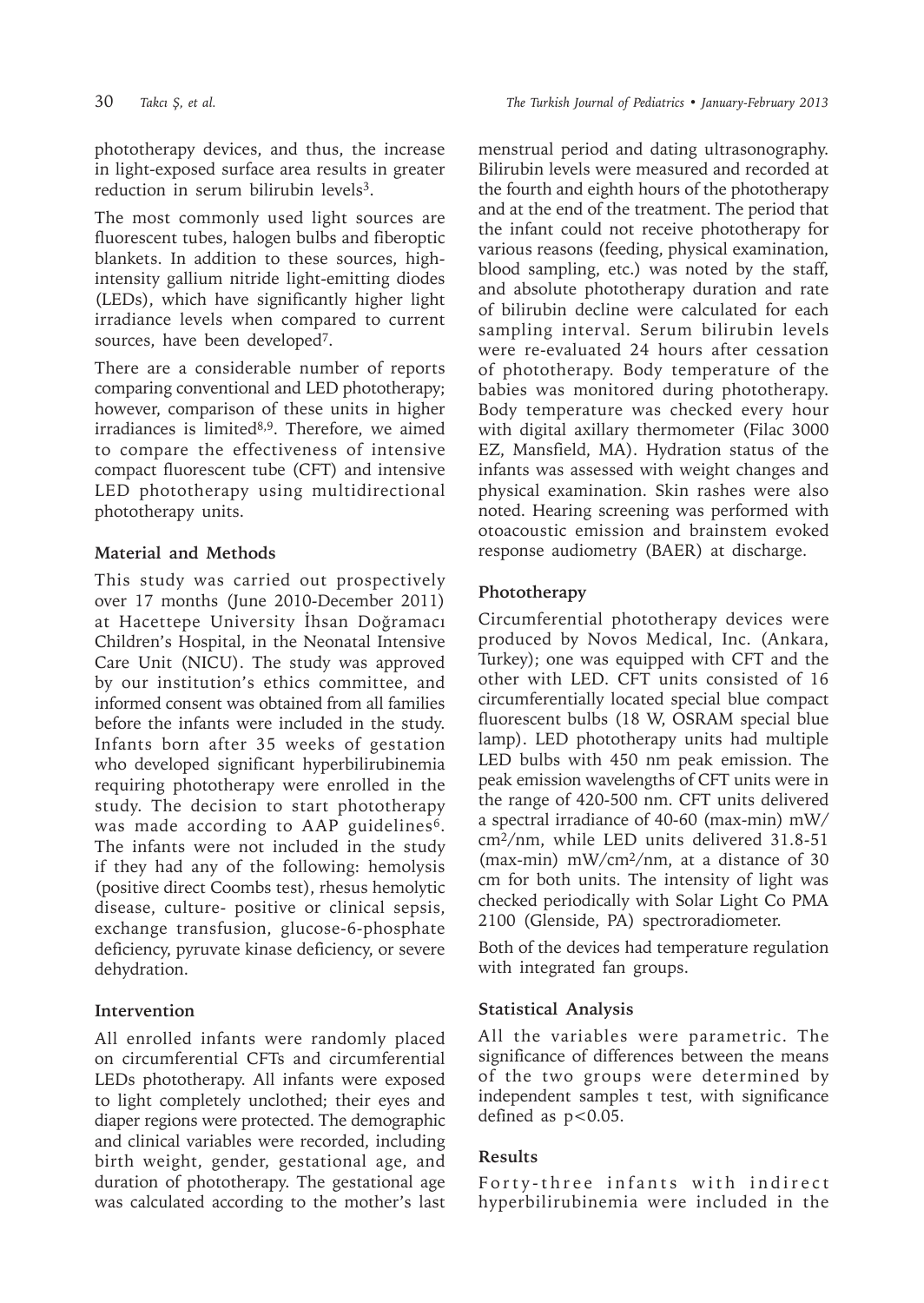study. All infants were put on intensive phototherapy. Of these, 20 infants received CFT phototherapy (Group I), while 23 infants received LED phototherapy (Group II). There were no significant differences in the clinical characteristics of the two groups (Table I).

Mean serum bilirubin level of the 43 infants was 20.5  $\pm$  1.5 mg/dl at the beginning of the therapy, and mean duration of phototherapy was  $20.6 \pm 1.1$  hours. Mean serum bilirubin level had decreased to  $10.9 \pm 2$  mg/dl at the end of the phototherapy. The rate of mean bilirubin decline was  $47.2 \pm 9\%$ . The rate of bilirubin decrease was  $0.84 \pm 0.41$  mg/dl/h in the first four hours, and it was calculated as  $0.47 \pm 0.1$  mg/dl/hr for 20.6 hours (Table I). The mean initial serum bilirubin levels were  $20.6 \pm 1.6$  mg/dl and  $20.5 \pm 1.5$  mg/dl in the

CFT and LED phototherapy groups, respectively  $(p>0.05)$ . The phototherapy durations were comparable in each group (p>0.05). No phototherapy failure was observed during treatment, and phototherapy was effective in decreasing bilirubin levels in both groups. Four hours after phototherapy initiation, mean serum bilirubin level was  $17.3 \pm 1.9$  mg/dl in the CFT and  $17.8 \pm 1.7$  mg/dl in the LED groups. The rate of decrease in mean serum bilirubin levels per hour was  $0.9 \pm 0.4$  mg/ dl in the CFT group, while it was  $0.78 \pm 0.4$ mg/dl in the LED group (p>0.05). At the end of the treatment, mean serum bilirubin levels were similar in both groups  $(10.4 \pm 2.6 \text{ mg}/$ dl for CFT versus  $11.2 \pm 1.5$  for LED groups) (p>0.05) (Table I).

The rate of mean bilirubin decrement was not

| Table I. Clinical and Laboratory Parameters of the Two Groups |
|---------------------------------------------------------------|
|---------------------------------------------------------------|

|                                                                             | Total (CFT $+$<br>$LED$ n = 43        | Group $I(CFT)n =$<br>23              | Group II(LED)n<br>$= 20$              | P values |
|-----------------------------------------------------------------------------|---------------------------------------|--------------------------------------|---------------------------------------|----------|
| Gestational age, weeks                                                      | $38.1 \pm 1.5$                        | $38.2 \pm 1.6$                       | $37.9 \pm 1.5$                        | 0.59     |
| Birth weight, grams                                                         | $3175 \pm 409$                        | $3166 \pm 325$                       | $3183 \pm 478$                        | 0.89     |
| Age at phototherapy,<br>hours                                               | $124 \pm 51$                          | $129 \pm 50$                         | $120 \pm 52$                          | 0.54     |
| Hematocrit % (at<br>the beginning of<br>phototherapy)                       | $53.2 \pm 6.5$                        | $53.4 \pm 7.2$                       | $53 \pm 5.9$                          | 0.84     |
| Absolute duration of<br>phototherapy (hour)                                 | $20.6 \pm 1.1$                        | $20.8 \pm 1.1$                       | $20.3 \pm 1$                          | 0.38     |
| Baseline TSB level, mg/<br>$dl$ (mmol/L)                                    | $20.5 \pm 1.5$<br>$(350.5 \pm 25.7)$  | $20.6 \pm 1.6$<br>$(352.3 \pm 27.4)$ | $20.5 \pm 1.5$ (350.5)<br>$\pm$ 25.7) | 0.80     |
| After 4 h of phototherapy<br>mg/dl (mmol/L)                                 | $17.6 \pm 1.8$ (300.1)<br>$\pm$ 30.8) | $17.3 \pm 1.9$<br>$(295.8 \pm 32.5)$ | $17.8 \pm 1.7$ (304.4)<br>$\pm$ 29.1) | 0.39     |
| After 8 h of phototherapy<br>$mg/dl$ (mmol/L)                               | $15.2 \pm 2$<br>$(259.9 \pm 34.2)$    | $14.9 \pm 2$<br>$(254.8 \pm 34.2)$   | $15.4 \pm 2$<br>$(263.3 \pm 34.2)$    | 0.38     |
| TSB level at termination<br>of phototherapy mg/dl<br>(mmol/L)               | $10.9 \pm 2$<br>$(186.4 \pm 34.2)$    | $10.4 \pm 2.6$<br>$(177.8 \pm 44.5)$ | $11.2 \pm 1.5$ (191.5)<br>$\pm$ 25.7) | 0.19     |
| TSB change per hour<br>in first 4 hours $mg/dl/$<br>hour (mmol/L/hour)      | $0.84 \pm 0.41$ (14.4)<br>$\pm$ 7)    | $0.9 \pm 0.4$ (15.4 $\pm$<br>6.8)    | $0.78 \pm 0.4$ (13.3)<br>$\pm$ 6.8)   | 0.32     |
| TSB change per hour<br>in first 8 hours, mg/<br>dl/hour (mmol/L/hour)       | $0.74 \pm 0.28$ (12.7)<br>$\pm$ 4.8)  | $0.78 \pm 0.3$<br>$(13.3 \pm 5.1)$   | $0.72 \pm 0.26$ (12.3)<br>$\pm$ 4.4)  | 0.49     |
| TSB change per hour<br>during study period,<br>mg/dl/hour (mmol/L/<br>hour) | $0.47 \pm 0.1$ (8 $\pm$<br>1.7)       | $0.49 \pm 0.07$<br>$(8.4 \pm 1.2)$   | $0.45 \pm 0.06$<br>$(7.7 \pm 1)$      | 0.15     |
| The rate of bilirubin<br>decrement at<br>termination of<br>phototherapy (%) | $47.2 \pm 9$                          | $49.6 \pm 11.8$                      | $45 \pm 6.1$                          | 0.11     |

CFT: Compact fluorescent tube. LED: Light-emitting diode. TSB: Total serum bilirubin.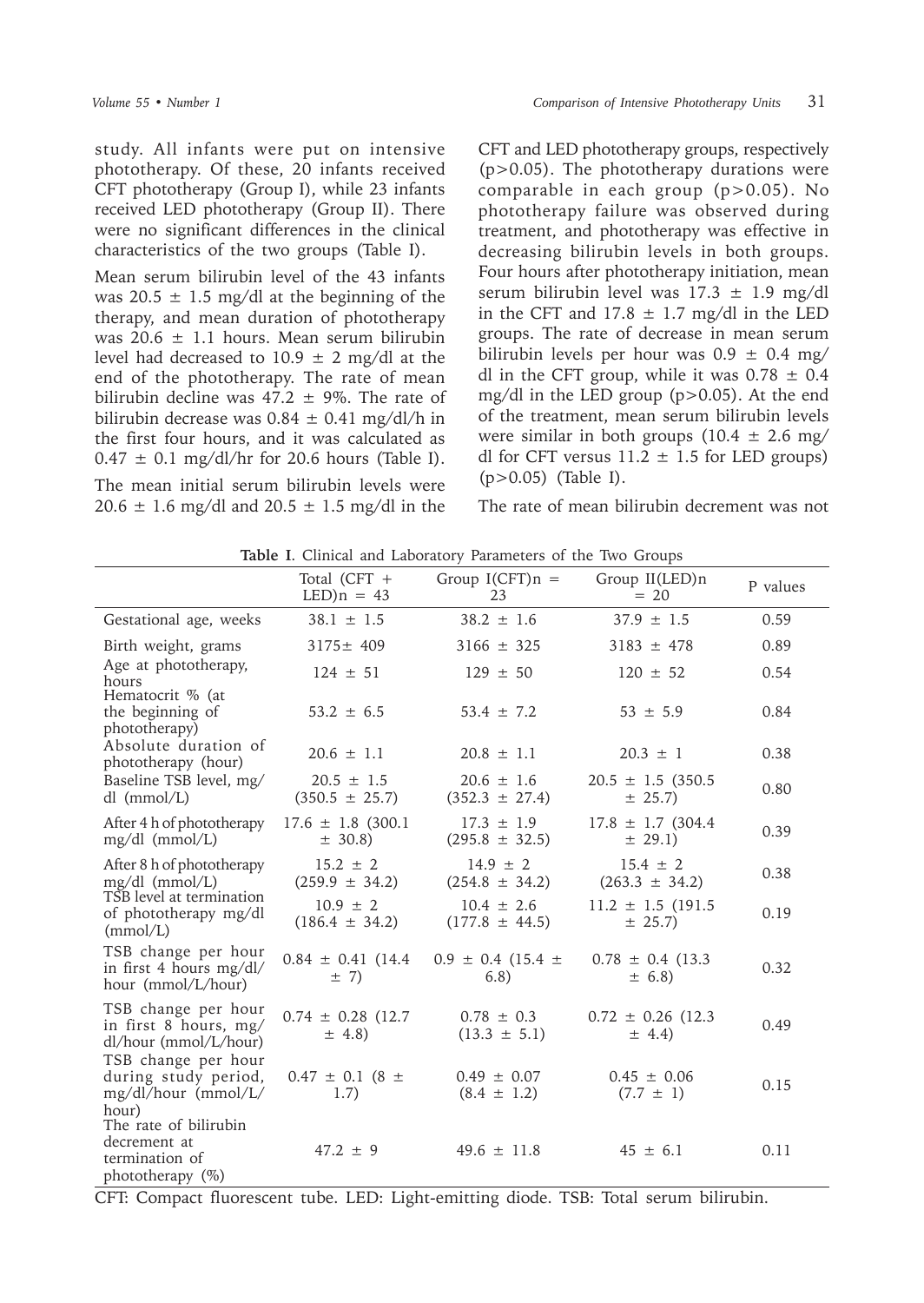

**Figure.1** Total serum bilirubin levels under LED and CFT phototherapy.

statistically different between the CFT and LED groups  $(49.6 \pm 11.8\% \text{ versus } 45 \pm 6.1\%$ , p>0.05) at the end of the treatment. The rates of bilirubin decrement per hour were  $0.49 \pm$ 0.07 mg/dl and  $0.45 \pm 0.06$  mg/dl in the LED and CFT groups, respectively (p>0.05) (Table I). The decrease in mean serum bilirubin levels in response to CFT and LED phototherapy are seen in Figure 1.

After termination of treatment, none of the infants required another course of phototherapy. Hypothermia was not observed during phototherapy, while hyperthermia  $(337.5^{\circ}C)$ was noted in three infants in the CFT and two infants in the LED group. Mean body temperature was higher in the CFT group (37.1  $\pm$  0.3°C) than the LED group (36.8  $\pm$  0.4°C) during the treatment period  $(p<0.05)$  (Table II). None of infants had received intravenous fluid and none of them had significant weight loss. Skin rashes due to phototherapy were noted in one infant receiving CFT phototherapy. Otoacoustic emission and BAER tests were normal in all infants at discharge from the hospital.

#### **Discussion**

Phototherapy is an important treatment of choice to prevent the complications of unconjugated hyperbilirubinemia. The duration of exposure to elevated total bilirubin level is an important risk factor for acute bilirubin encephalopathy or kernicterus. Effective phototherapy decreasing total bilirubin to safe levels quickly can minimize the risk of bilirubin neurotoxicity.

Different phototherapy devices are being used worldwide, and there is no standard recommended method of administering phototherapy. In the present study, we used two circumferential phototherapy units, which both generate high light intensity using either LED or conventional light sources. The units were designed to give circular illumination in order to improve the efficiency of phototherapy by maximizing light-exposed body surface area. Ventral- or dorsal-placed phototherapy units can illuminate approximately 35% of the total body surface, while the illuminated body surface area can be increased up to approximately 80% using multidirectional devices<sup>3</sup>.

The rate of mean bilirubin decrease per hour was  $0.45 \pm 1$  mg/dl at the end of the phototherapy in the present study. Furthermore, serum bilirubin rate of decline was more prominent within the first four hours of phototherapy. On average, we achieved a 47% decrement in bilirubin levels with intensive LED and CFT phototherapy at the end of the treatment (absolute phototherapy duration was approximately 20.6 hours). It was shown that with standard phototherapy systems, 6% to 20% decreases are usually obtained in the first 24 hours<sup>10</sup>. Tan<sup>11</sup> and de Carvalho et al.<sup>12</sup> achieved an average 50% decrement in bilirubin levels with a high-intensity phototherapy at the end of 24 hours. The reduction rate in bilirubin levels was more rapid within the first few hours of the treatment. The present study

**Table II.** Mean Body Temperatures in the Two Groups

|                                      | Group I (CFT)<br>$n = 23$ | Group II (LED)<br>$n = 20$ | P values |
|--------------------------------------|---------------------------|----------------------------|----------|
| Mean initiation temperature $(°C)$   | $36.6 \pm 0.32$           | $36.7 \pm 0.35$            | 0.40     |
| Mean temperature during study $(°C)$ | $37.1 \pm 0.3$            | $36.8 \pm 0.4$             | 0.00     |

CFT: Compact fluorescent tube. LED: Light-emitting diode.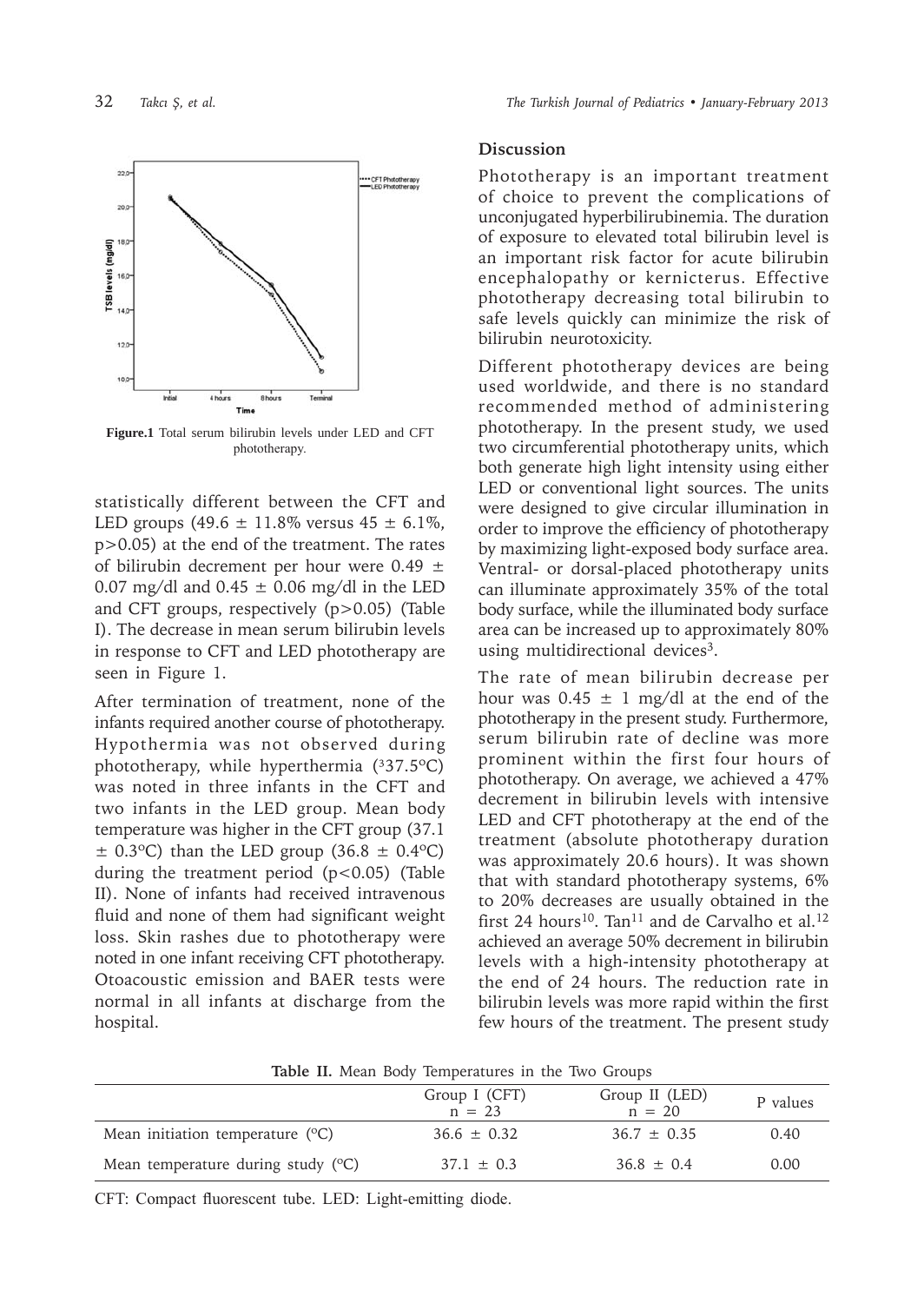is in line with these reports, supporting the effectiveness of high-intensive phototherapy in the treatment of severe non-hemolytic jaundice.

Tan<sup>11</sup> showed that there is a dose-response relationship with increased intensity of phototherapy, but the rate of decline progressively decreases while reaching a saturation point. No further decline was provided with further increase in radiance. In the present study, we used a slightly higher dose of irradiance and obtained nearly the same rate of decrement as in Tan's study<sup>11</sup>. This result shows that higher doses of irradiance are unnecessary and may be harmful for infants, even though we observed no adverse effects in the short term3. A number of adverse effects of phototherapy have been noted in the literature, such as water loss, electrolyte disturbances, disorder of circadian rhythms, bronze baby syndrome, and interference with maternal-infant interaction. Other possible side effects of phototherapy are allergic disorders, melanotic nevus, skin cancer, patent ductus arteriosus, and retinopathy of prematurity<sup>13</sup>. Furthermore, in some studies, it was shown that phototherapy increases DNA damage, but the amount of DNA damage was not affected with increasing irradiance $14,15$ . Theoretically, the side effects of phototherapy may be related to the intensity of irradiance; however, this fact could not be clearly established.

One of the new types of light sources is LED, which emits blue light with a peak emission between 450 and 470 nm and which overlaps the peak spectrum of bilirubin breakdown $1,16$ . LED phototherapy that employs gallium nitride LEDs has been developed and is being used as an effective light source in the management of neonatal jaundice<sup>9,17</sup>. LED light sources are power-efficient, have a longer life (more than one year of continuous use), and are portable, with low heat production. They can be placed very close to the skin of the infants without any apparent untoward effects, and LED phototherapy has been shown to be as effective as CFT phototherapy in lowering serum bilirubin levels in infants with jaundice<sup>18</sup>. In a Cochrane database review<sup>18</sup> evaluating six randomized trials comparing the efficiency of LED and conventional phototherapy, serum bilirubin decrement rates were reported as 0.13-0.35 mg/dl/h for LED and as 0.12-0.27

mg/dl/h for non-LED phototherapy units. However, there are limited data evaluating the efficiencies of intensive LED and intensive CFT phototherapy using multidirectional units.

In the present study, no significant side effect of phototherapy was observed, and phototherapy was effective in decreasing bilirubin levels in both groups. The rate of bilirubin decline was similar at the end of the treatment. Although irradiance in CFT phototherapy was slightly higher than in LED phototherapy in this study, it did not show any effect on the rate of bilirubin decrement, as expected.

We did not observe any rebound increase in bilirubin levels requiring re-treatment in the groups in spite of the short treatment period and rapid bilirubin decrement. This data shows that intensive phototherapy for 24 hours can be used reliably in the cases of non-hemolytic jaundice.

One of the aims of this study was to compare the differences in heat production of intensive CFT and LED phototherapy. Mean body temperature in the LED group was in the normal range in the present study. A slightly elevated mean body temperature, which could not be defined as hyperthermia, was determined in the CFT group  $(p<0.05)$ . The main advantage of LED phototherapy compared to CFT is less heat production. CFT phototherapy did not cause hyperthermia in spite of use of high irradiance. This favorable outcome may be explained by the effective fan system of the devices.

In conclusion, the results of this study suggest that intensive phototherapy is effective, showing a decline of half the initial value of bilirubin during the study period in infants with nonhemolytic jaundice. LED phototherapy is as effective as CFT. Intensive phototherapy, using either CFT or LED, can provide a rapid decrease in bilirubin levels in the first few hours. This rapid decline is important in cases that have a high risk of bilirubin encephalopathy.

#### **REFERENCES**

- 1. Maisels MJ, McDonagh AF. Phototherapy for neonatal jaundice. N Engl J Med 2008; 358: 920-928.
- 2. American Academy of Pediatrics Subcommittee on Hyperbilirubinemia. Neonatal jaundice and kernicterus. Pediatrics 2001; 108: 763-765.